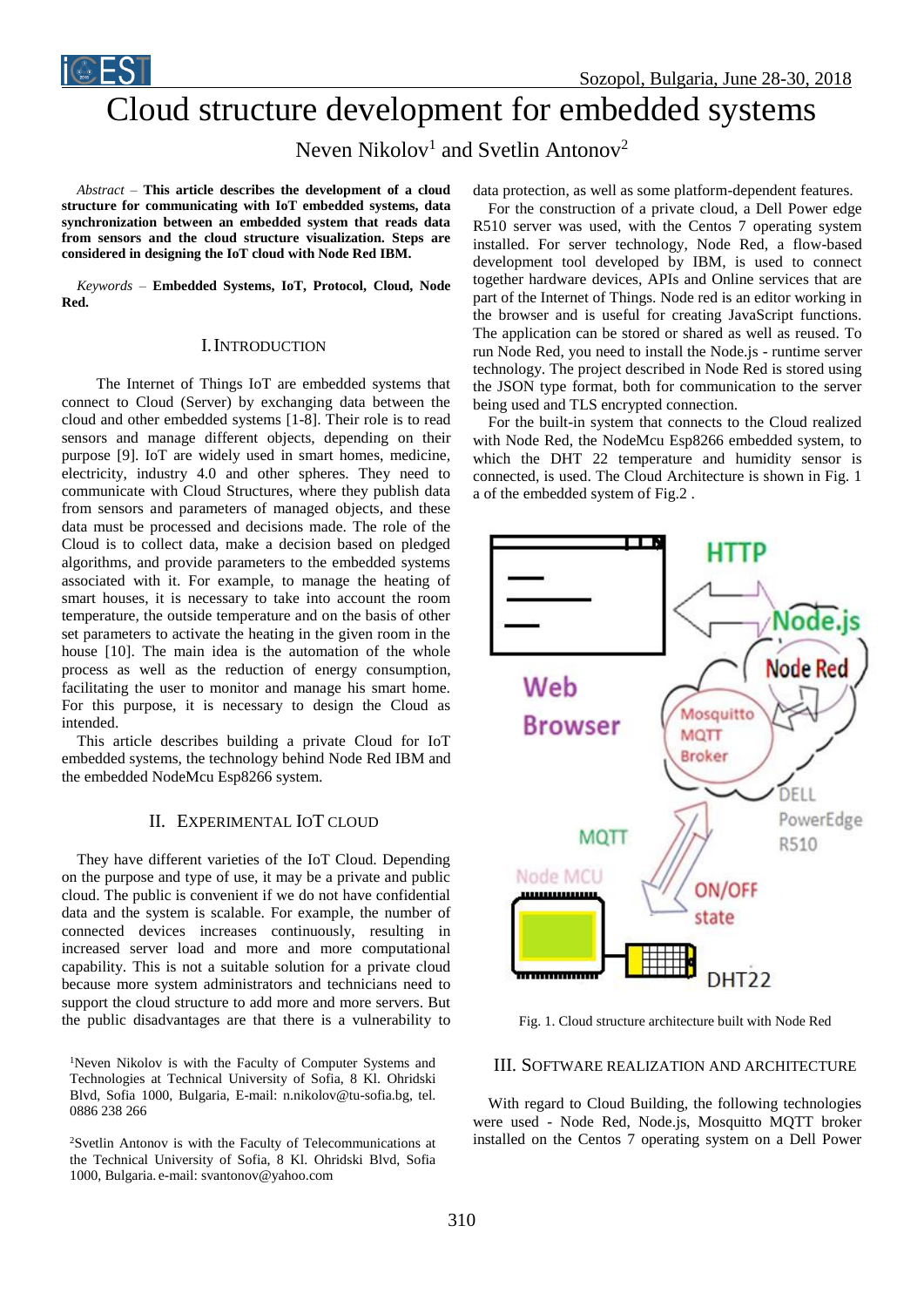

edge R510 server. A web based Node Red environment is used to build the backend. It is invoked by running the server by the command in the terminal:

> node-red

after which the system reports - Server now running at http://127.0.0.1:1880. By entering the IP address and port of the Node Red process into the Web browser, the graphical development environment is loaded Fig. 3.



Fig. 2. Experimental staging of NodeMcu Eps8266 embedded system

The embedded system NodeMcu Esp8266 should connect to MQTT Mosquitto Broker first and after Node Red will receive message. For this purpose, in the Node Red functional module search box, mqtt input nodes are selected for temperature and humidity and they are set to connect to MQTT Mosquitto broker. For this purpose, the following settings are shown in Fig. 4, localhost: 1883 which is the address and gateway of the MQTT broker server and the name of Topic - temperature. On Fig. 5 are shown Edit switch node configuration for LED control of embedded system and setting the MQTT input nodes configuration for humidity in Fig. 6.

The parameters with humidity settings are the same, only the difference is the Topic - humidity name is set. To the temperature and humidity input nodes are connected a chart node for temperature readings and a gauge node for humidity. To the embedded system as shown in Fig. 1 is an LED connected, which will be managed via a Web browser. For this purpose, a switch node in Node Red is used, which is a button with two defined states - On/Off. The MQTT output

# Sozopol, Bulgaria, June 28-30, 2018

node is linked to the button and its configuration is a connection to the MQTT broker server and Topic name switchLed.

Regarding the software implementation of the embedded system Esp8266, an MQTT library is used, and the device send to the MQTT Broker server status of sensor. The embedded system sends the values read from the DHT22 sensor for temperature and humidity periodically within 10 seconds to the broker. It monitors continuously for commands from MQTT broker, in the case of activating the LED through the user's web browser Fig.8 . Esp8266 works as Publisher / Subscriber mode, because he receive command for turn of and off the LED diode and send data to Cloud..

 $\overline{a}$   $\overline{b}$   $\overline{c}$   $\overline{a}$   $\overline{b}$   $\overline{c}$   $\overline{a}$   $\overline{c}$   $\overline{c}$   $\overline{c}$   $\overline{c}$   $\overline{c}$   $\overline{c}$   $\overline{c}$   $\overline{c}$   $\overline{c}$   $\overline{c}$   $\overline{c}$   $\overline{c}$   $\overline{c}$   $\overline{c}$   $\overline{c}$   $\overline{c}$   $\overline{c}$   $\overline{$ 

| $\leftarrow$ $\rightarrow$ C' $\hat{\Omega}$   0 Not secure   192.168.100.4:1880/# | $\sim$ $\sim$ $\sim$ $\sim$<br>$\overline{\phantom{a}}$<br>-<br>$\sqrt{2}$<br>$\sqrt{2}$ |
|------------------------------------------------------------------------------------|------------------------------------------------------------------------------------------|
| Node-RED                                                                           |                                                                                          |
| <b>Q</b> filter nodes                                                              | Flow 1                                                                                   |
| $\blacktriangle$<br>Chttp response                                                 | $Let \rightarrow)$<br>$\overline{\bigcirc}$ Led<br>connected                             |
| websocket                                                                          | Temperature $ \mathcal{V} $<br>Temperature                                               |
| tcp                                                                                | connected                                                                                |
| udp                                                                                | Humidity $\Omega$<br>Humidity<br>connected                                               |
| $\times$ function                                                                  |                                                                                          |
| function<br>$\bigcap$                                                              |                                                                                          |
| template<br>n                                                                      |                                                                                          |
| delay<br>$\Box$                                                                    | 읶                                                                                        |
| trigger<br>Ò                                                                       | φŦ                                                                                       |
| comment                                                                            |                                                                                          |
| http request O                                                                     |                                                                                          |
| tcp request                                                                        |                                                                                          |
| switch<br>n                                                                        |                                                                                          |
| change<br>n                                                                        |                                                                                          |
| range<br>n                                                                         |                                                                                          |
| D.<br>split                                                                        |                                                                                          |
| b∌∎<br>join<br>$\left  4 \right $<br>÷                                             |                                                                                          |

Fig. 3. Development environment for Node Red IBM

| Edit mqtt in node        |                     |                |
|--------------------------|---------------------|----------------|
| <b>Delete</b>            |                     | Done<br>Cancel |
| $\times$ node properties |                     |                |
| <b>Q</b> Server          | localhost:1883      | v              |
| $\equiv$ Topic           | room/temperature    |                |
| ④ QoS                    | $\overline{2}$<br>v |                |
| • Name                   | Temperature         |                |

Fig. 4. MQTT input node configuration for temperature from embedded system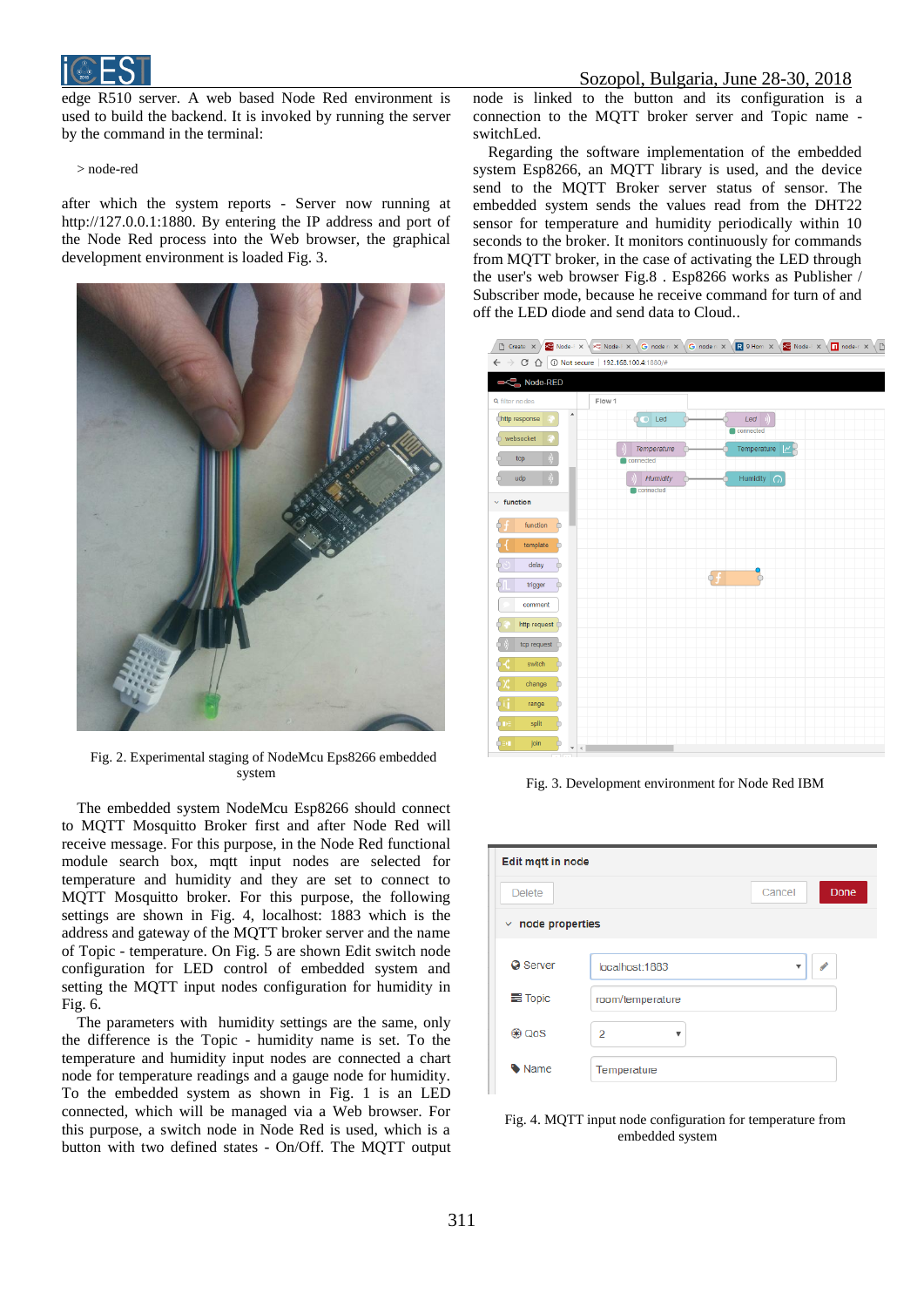| N<br>2018                     |                                                                       |
|-------------------------------|-----------------------------------------------------------------------|
| <b>Edit switch node</b>       |                                                                       |
| <b>Delete</b>                 | Don<br>Cancel                                                         |
| $\times$ node properties      |                                                                       |
| <b>田 Group</b>                | <b>Contract</b><br>Led [room]<br>v                                    |
| 回 Size                        | auto                                                                  |
| <b>F</b> Label                | Led                                                                   |
| $\boxed{\triangle}$ Icon      | Default<br>▼                                                          |
|                               | $\rightarrow$ If msg arrives on input, pass through to output: $\Box$ |
| ⊠ When clicked, send:         |                                                                       |
| On Payload                    | $a$ <sub>z</sub> on                                                   |
| Off Payload $\frac{1}{2}$ eff |                                                                       |
| <b>Topic</b>                  | room/lamp                                                             |
| Name                          | Led                                                                   |

Fig. 5. Edit switch node configuration for LED control of embedded system

| Edit mqtt in node        |                |                         |               |
|--------------------------|----------------|-------------------------|---------------|
| <b>Delete</b>            |                | Cancel                  | Done          |
| $\times$ node properties |                |                         |               |
|                          |                |                         |               |
| <b>Q</b> Server          | localhost:1883 | $\overline{\mathbf{v}}$ | $\mathcal{L}$ |
| $\equiv$ Topic           | room/humidity  |                         |               |
| ® QoS                    | 2<br>v         |                         |               |
| <b>Wame</b>              | Humidity       |                         |               |
|                          |                |                         |               |

Fig. 6. Setting the MQTT input nodes configuration for humidity

# IV. EXPERIMENTAL RESULTS

In Fig. 7 are show a graphical user environment. The values of the measured humidity and temperature parameters are presented, and the graphs named "Temperature" show the changes in temperature at certain hours. In Fig. 7 are shown pushed Led button for controlling the LED diode to turn ON. In Fig. 7 are shown the Humidity graph.



Fig. 7. Temperature and humidity reading in Web interface

In Fig. 9,10,11 are shown communication between Cloud and IoT embedded device and there are shown MQTT Packet anatomy for message topics. For this measurement are used program tool named WireShark, with whom we can measure the anatomy of packages. With program we can see packet parameters like Frame length, Data length and more parameters. On figures we can see the messages in ASCII format in MQTT protocol, because MQTT used port 1883 to Mosquito Broker and that port isn't encrypt. In table I are shown parameters Frame Length bytes, Data length bytes and Values of sensors.

TABLE I PARAMETERS OF MQTT MESSAGES BETWEEN IOT DEVICE AND CLOUD

| <b>MQTT</b> Topic | Frame        | Data         | Value  | Sensor            |
|-------------------|--------------|--------------|--------|-------------------|
|                   | Length       | Length       | of     |                   |
|                   | <b>Bytes</b> | <b>Bytes</b> | sensor |                   |
| room/lamp         | 56           |              | off    | <b>LED</b>        |
| room/temperature  | 80           | 26           | 27.36  | DHT22             |
|                   |              |              |        |                   |
| room/humidity     | 77           | 23           | 40.69  | DHT <sub>22</sub> |
|                   |              |              |        |                   |



Fig. 8. Size of bytes in MQTT messages